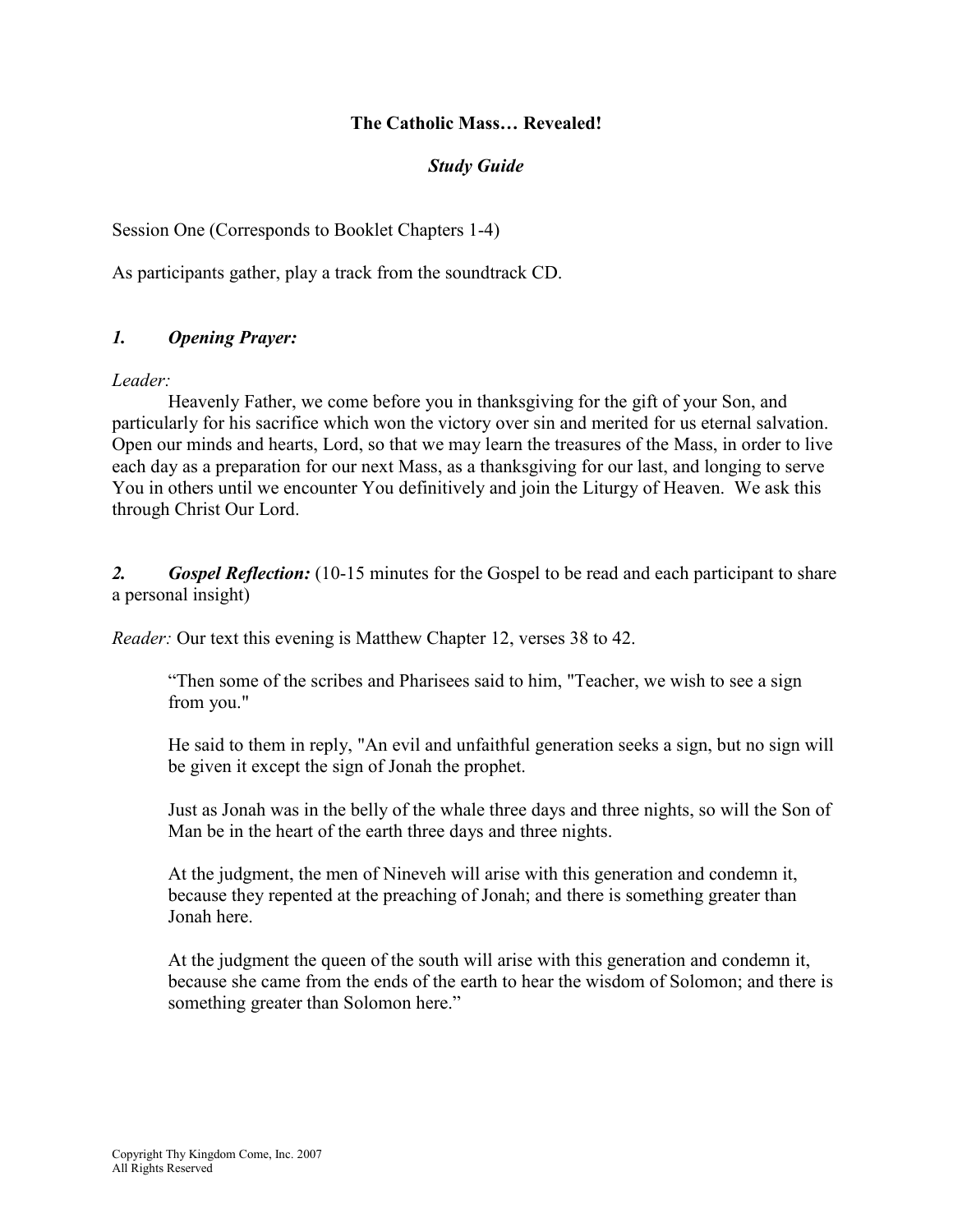Some points for reflection/discussion: Leader acts as a guide

- We human beings are creatures of flesh and blood. We need to experience things bodily. We often seek signs. Christ Himself is God's answer to this. He is God Himself in flesh and blood.
- Christ's resurrection is prefigured by Jonah, who like Jesus called people to repentance.
- Do we take into account that Christ Himself is present at Mass in various ways: in the assembly of the baptized, in the priest, and most importantly when He descends to the altar in the Holy Eucharist?
- Will a generation condemn us for taking this lightly?

# 3. Audiovisual Presentation Play the DVD Chapters 1-2.

## A. Preparation for Mass – 10 Minutes

- Is this something we think about? Do we look forward to going?
- What are some ways in which we can prepare for Mass?

## Suggestion: Read one of the attached prayers before Mass

- How can we cultivate those same sentiments as a preparation for Mass?
- Do we consider Mass a privilege or do we take it for granted? Do we even consider it a burden?
- Read the song about the "Mass rock" below. What sacrifices are we willing to make to be at Mass?
- Can any of the participants share a story about overcoming obstacles in order to attend Mass?
- B. The Introductory Rites  $-10$  Minutes
	- Can we name them? (Hint: there listed two lines below!)
	- The General Instruction on the Roman Missal (GIRM) states, "The rites preceding the Liturgy of the Word, namely the Entrance, Greeting, Act of Penitence, Kyrie, Gloria, and Collect, have the character of a beginning, introduction, and preparation. Their purpose is to ensure that the faithful who come together as one establish communion and dispose themselves to listen properly to God's word and to celebrate the Eucharist worthily." (n. 46)
	- Do we enter Mass thinking of being in communion with one another?
	- Do we use these rites to quiet down inside and open our hearts to God?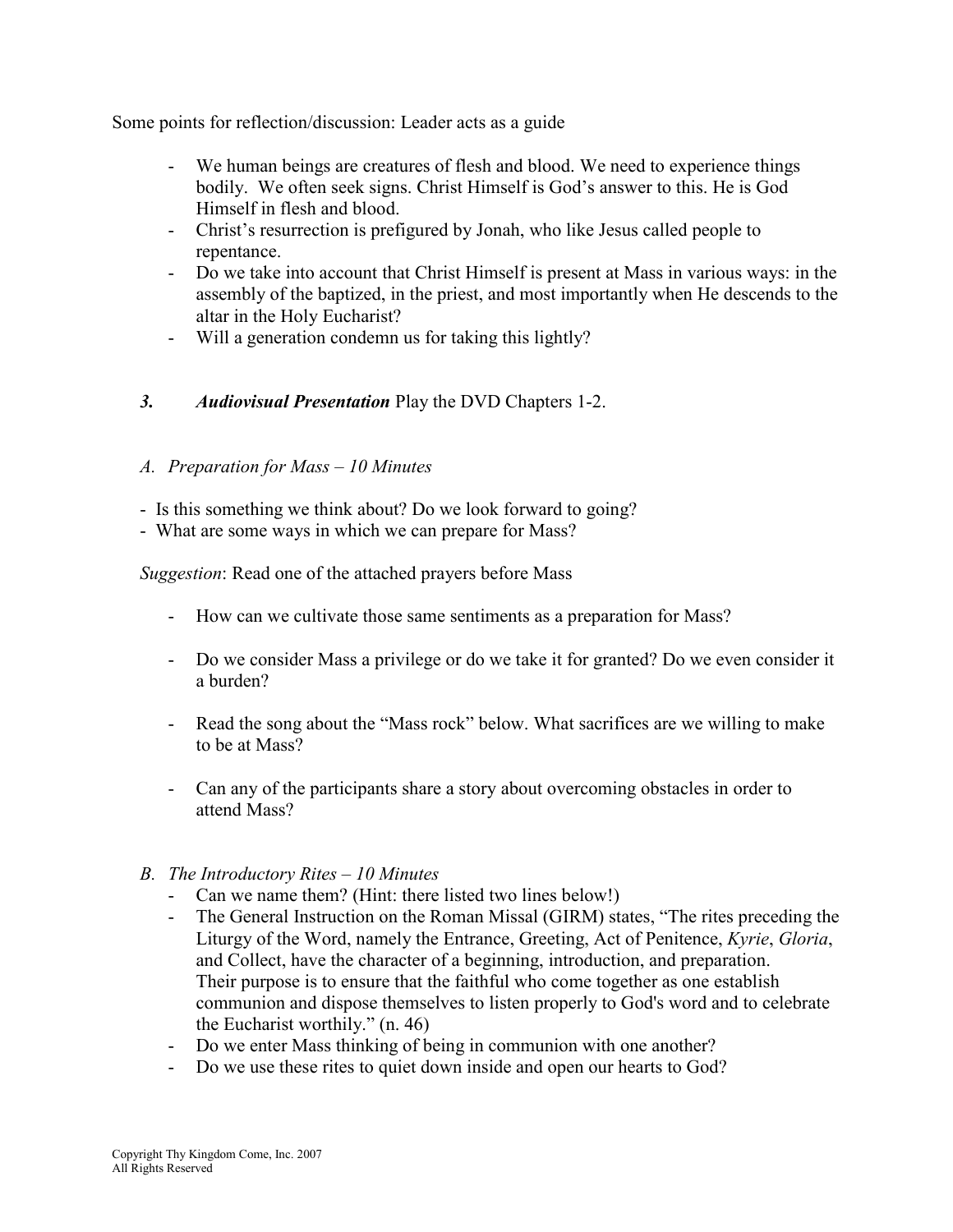- C. The Entrance 10 Minutes
	- As Mass begins, do we remember that we are going to participate, albeit in a different way, in Christ's sacrifice of the Cross? Do we see the continuation of the Last Supper with his Apostles?
	- Suggestion: We can recall the different names for the Mass as the celebration begins. The Catechism of the Catholic Church says, speaking about the Sacrament of the Eucharist:

1328 The inexhaustible richness of this sacrament is expressed in the different names we give it. Each name evokes certain aspects of it. It is called:

Eucharist, because it is an action of thanksgiving to God. The Greek words eucharistein<sup>141</sup> and eulogein<sup>142</sup> recall the Jewish blessings that proclaim - especially during a meal - God's works: creation, redemption, and sanctification.

1329 The Lord's Supper, because of its connection with the supper which the Lord took with his disciples on the eve of his Passion and because it anticipates the wedding feast of the Lamb in the heavenly Jerusalem.<sup>143</sup>

The <mark>*Breaking of Bread</mark>,* because Jesus used this rite, part of a Jewish meal, when as master of the table</mark> he blessed and distributed the bread,<sup>144</sup> above all at the Last Supper.<sup>145</sup> It is by this action that his disciples will recognize him after his Resurrection,<sup>146</sup> and it is this expression that the first Christians will use to designate their Eucharistic assemblies;<sup>147</sup> by doing so they signified that all who eat the one broken bread, Christ, enter into communion with him and form but one body in him.<sup>148</sup>

The **Eucharistic assembly (synaxis)**, because the Eucharist is celebrated amid the assembly of the faithful, the visible expression of the Church.<sup>149</sup>

1330 The *memorial* of the Lord's Passion and Resurrection.

The Holy Sacrifice, because it makes present the one sacrifice of Christ the Savior and includes the Church's offering. The terms *holy sacrifice of the Mass, "<mark>sacrifice of praise</mark>," spiritual sacrifice, pure and* holy sacrifice are also used,<sup>150</sup> since it completes and surpasses all the sacrifices of the Old Covenant.

The *Holy and Divine Liturgy*, because the Church's whole liturgy finds its center and most intense expression in the celebration of this sacrament; in the same sense we also call its celebration the **Sacred Mysteries**. We speak of the Most Blessed Sacrament because it is the Sacrament of sacraments. The Eucharistic species reserved in the tabernacle are designated by this same name.

1331 Holy Communion, because by this sacrament we unite ourselves to Christ, who makes us sharers in his Body and Blood to form a single body.<sup>151</sup> We also call it: the holy things (ta hagia; sancta)<sup>152</sup> - the first meaning of the phrase "communion of saints" in the Apostles' Creed - *the bread of angels, bread* from heaven, medicine of immortality,<sup>153</sup> viaticum. . . .

1332 Holy Mass (Missa), because the liturgy in which the mystery of salvation is accomplished concludes with the sending forth (*missio*) of the faithful, so that they may fulfill God's will in their daily lives.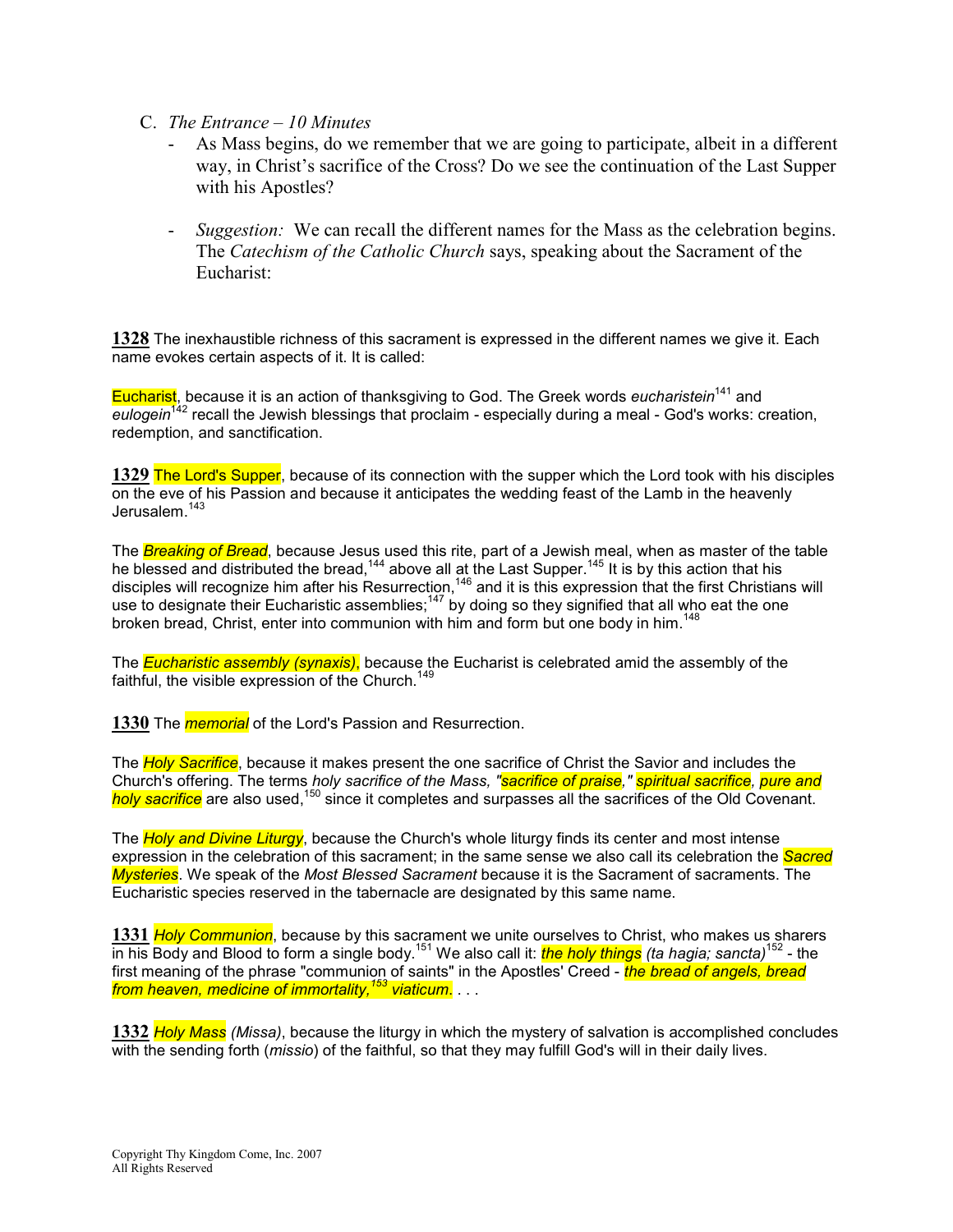- D. The Greeting 10 Minutes
	- We begin Mass with the sign of the Cross. Do we take this for granted? It recalls our baptism. It recalls the fullness of the truth about God that Jesus came to reveal us. It is also a powerful prayer.
	- See what John Henry Cardinal Newman says about it in this poem:

The Sign of the Cross

Whene'er across this sinful flesh of mine I draw the Holy Sign, All good thoughts stir within me, and renew Their slumbering strength divine; Till there springs up a courage high and true To suffer and to do.

And who shall say, but hateful spirits around, For their brief hour unbound, Shudder to see, and wail their overthrow? While on far heathen ground Some lonely Saint hails the fresh odor, though Its source he cannot know.

- Do you venerate the altar, bowing before it (even when there isn't a tabernacle behind it) as the place of Christ's sacrifice and the table of your parish family?
- The greeting centers us on Christ, our Head. He is the true source of our unity as brothers and sisters in Christ. The priest makes a prayer and a wish "The Lord be with you!" When we greet others, does our attitude of service and charity reflect that same wish and prayer?

Allow time for participants to share any other ideas and reflections.

## 4. Closing Prayer

#### Leader:

Lord, we have come here to reflect together on the great memorial You left us, the most powerful means You have given us to be fed and strengthened in the struggle for your Kingdom on earth. May this time together unite us as your family, and unite us to You, in Your Eucharist, the source and summit of our Christian life. In Your name we pray, Amen.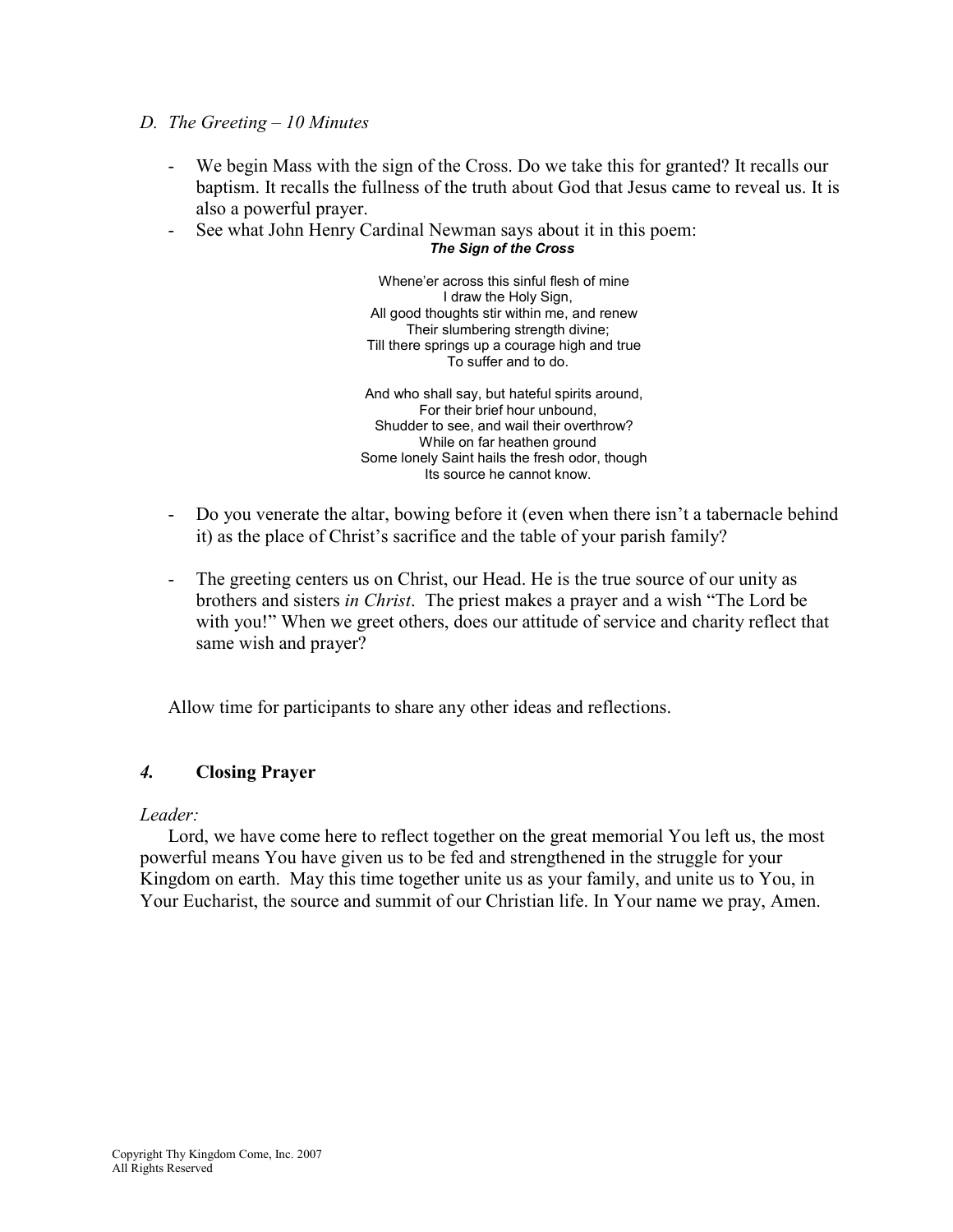#### Prayer for Preparation for Mass

#### Prayer of St. Ambrose

Lord, Jesus Christ, I approach your banquet table in fear and trembling, for I am a sinner, and dare not rely on my own worth but only on your goodness and mercy. I am defiled by many sins in body and soul, and by my unguarded thoughts and words. Gracious God of majesty and awe, I seek your protection, I look for your healing, poor troubled sinner that I am, I appeal to you, the fountain of all mercy. I cannot bear your judgment, but I trust in your salvation. Lord, I show my wounds to you and uncover my shame before you. I know my sins are many and great, and they fill me with fear, but I hope in your mercies, for they cannot be numbered. Lord Jesus Christ, eternal King, God and man, crucified for mankind, look upon me with mercy and hear my prayer, for I trust in you. Have mercy on me, full of sorrow and sin, for the depth of your compassion never ends. Praise to you, saving sacrifice, offered on the wood of the cross for me and for all mankind. Praise to the noble and precious blood, flowing from the wounds of my crucified Lord Jesus Christ and washing away the sins of the whole world. Remember, Lord, your creature, whom you have redeemed with your blood. I repent my sins, and I long to put right what I have done. Merciful Father, take away all my offenses and sins; purify me in body and soul, and make me worthy to taste the holy of holies. May your body and blood, which I intend to receive, although I am unworthy, be for me the remission of my sins, the washing away of my guilt, the end of my evil thoughts, and the rebirth of my better instincts. May it incite me to do the works pleasing to you and profitable to my health in body and soul, and be a firm defense against the wiles of my enemies. Amen.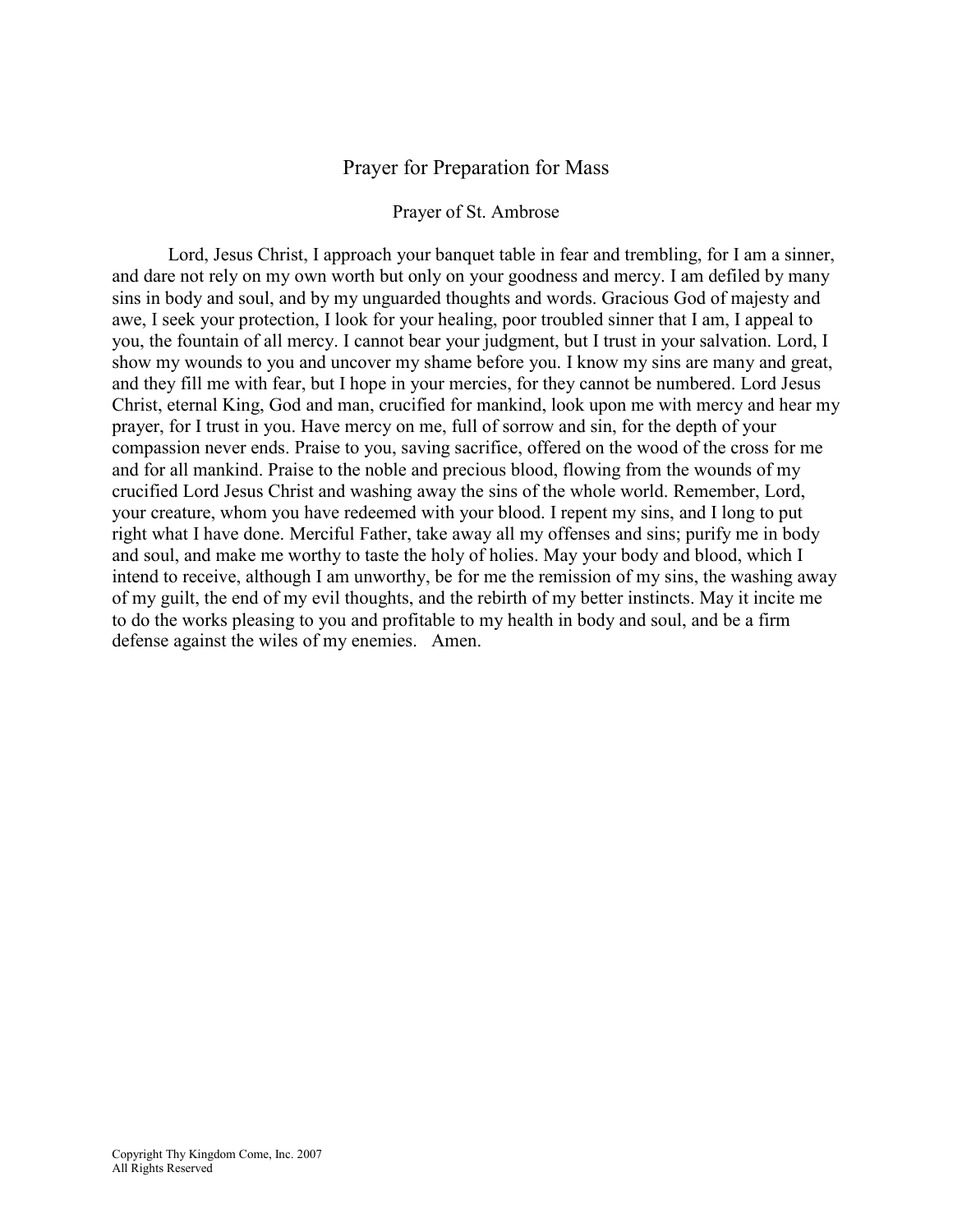#### Prayer Before Mass

St. Thomas Aquinas

Almighty and ever-living God, I approach the sacrament of Your only-begotten Son Our Lord Jesus Christ, I come sick to the doctor of life, unclean to the fountain of mercy, blind to the radiance of eternal light, and poor and needy to the Lord of heaven and earth.

Lord, in your great generosity, heal my sickness, wash away my defilement, enlighten my blindness, enrich my poverty, and clothe my nakedness. May I receive the bread of angels, the King of kings and Lord of lords, with humble reverence, with the purity and faith, the repentance and love, and the determined purpose that will help to bring me to salvation. May I receive the sacrament of the Lord's Body and Blood, and its reality and power.

Kind God, may I receive the Body of Your only-begotten Son, our Lord Jesus Christ, born from the womb of the Virgin Mary, and so be received into His mystical body and numbered among His members.

Loving Father, as on my earthly pilgrimage I now receive Your beloved Son under the veil of a sacrament, may I one day see him face to face in glory, who lives and reigns with You for ever. Amen.